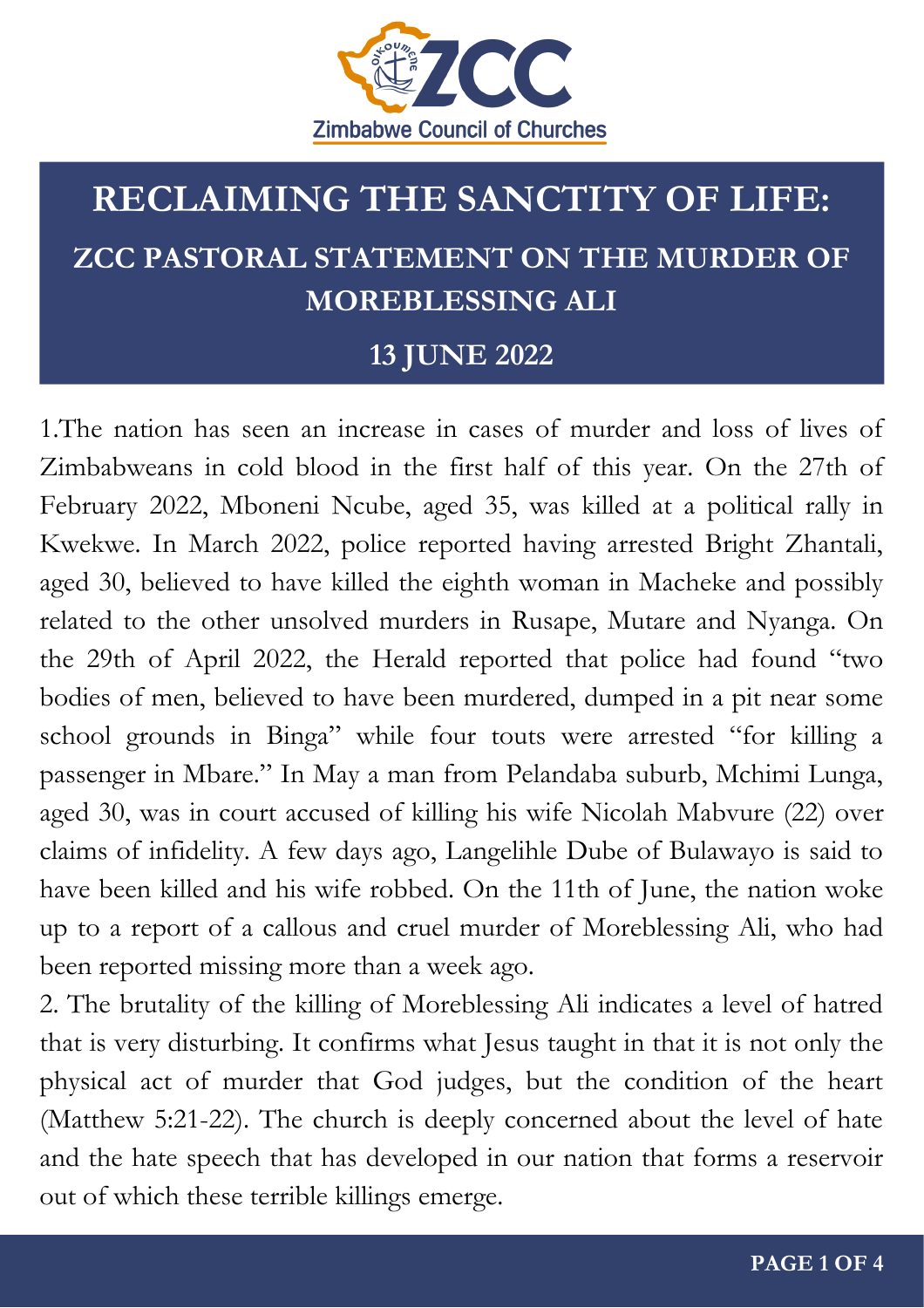

### **13 JUNE 2022**

3. The nation's conscience needs to be reawakened to the fact that killing any human being is not acceptable, whatever the reasons may be. The church wishes to call upon the nation to renew its commitment to respect the dignity of all human life. The nation needs to establish a culture in which disputes are resolved through non-violent means and where tolerance and coexistence characterize how citizens live with differences.

4. What should worry all of us is that the more frequent the cases of murder, the more murder and shedding of blood becomes normalized. The nation acquires a bad name where lives of individuals are not valued through the normalization of murder.

5. Killing any human being in cold blood runs contrary to all our cultures, our shared national values, and our religious faiths. In our African cultures, the killing of an innocent person leaves a curse on the person responsible, his or her family as well as defiling the whole nation.

6. In the Christian tradition and in other faiths, human beings are created in the image of God and are endowed with sanctity and dignity. One manifestation of corruption after the fall of humanity was the shedding of innocent blood. When Cain killed his brother Abel, God said to him, "What have you done? Listen, your brother's blood is crying out to me from the ground! And now you are cursed from the ground, which has opened its mouth to receive your brother's blood from your hand" (Genesis 4:10-11).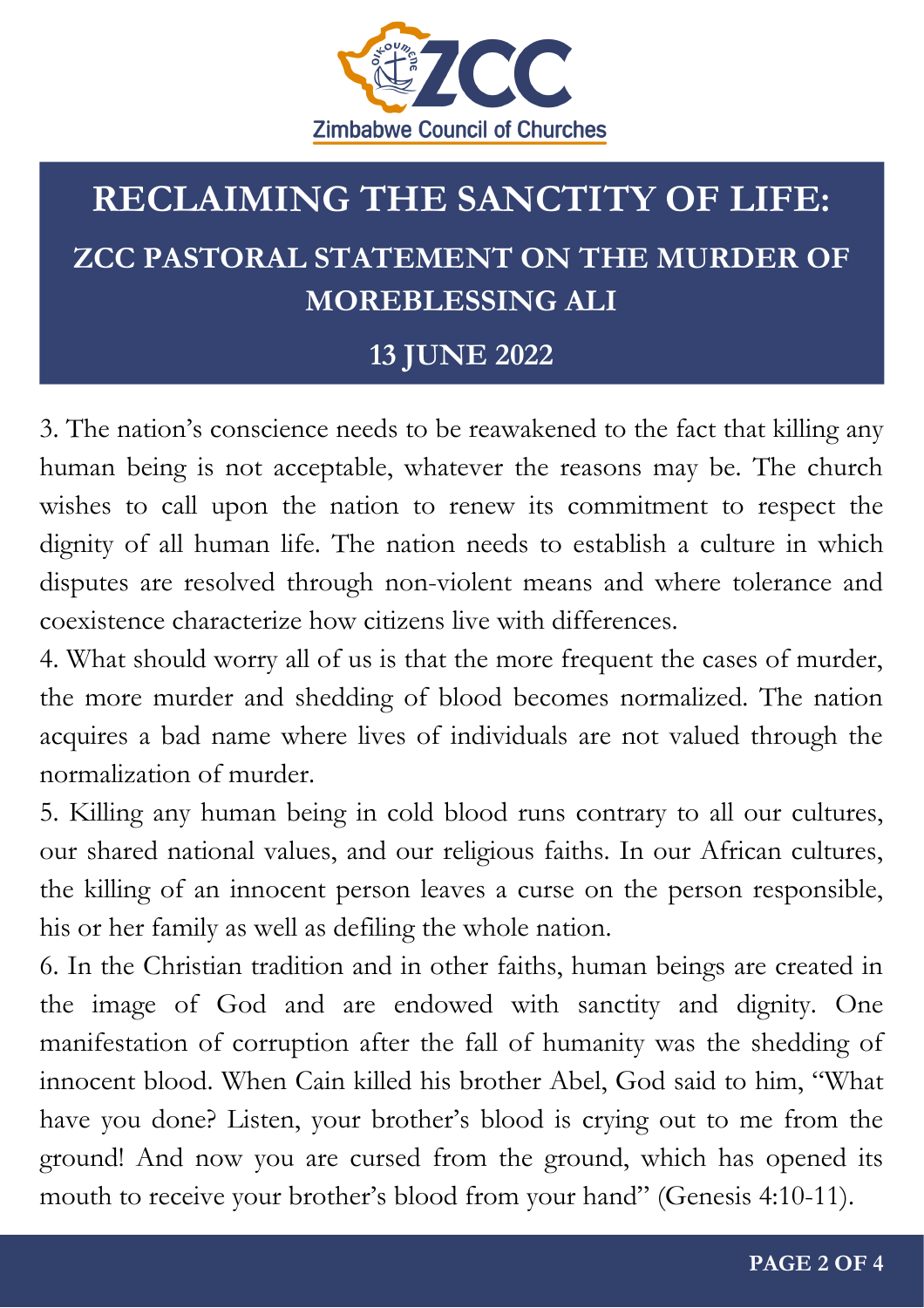

### **13 JUNE 2022**

7. While in some cases the identity of the perpetrator or perpetrators remains unresolved, God still asks that accountability question, "Where is your brother? Your sister?" The church calls upon all those whose guilt of bloodshed, to seek restoration, repentance and stop their sin.

8. Although not all the murders are politically motivated, the church worries that there are so many murders just some few months before a potentially violent 2023 election environment. The church calls upon the government, political parties, and community leaders at all levels of society to desist from instigating violence in their public or private utterances but rather to promote peace and tolerance among their constituencies.

9. The church prays for God's comfort to family of Moreblessing Ali and all the other families that have lost loved ones through killings. We pray that they may find justice and healing.

10. The church pleads with the Zimbabwe Republic Police to handle cases of human disappearances, distress calls and cases of violent conflict with a sense of urgency and in ways that do not compromise the dignity of victims.

11. The church also calls upon the National Peace and Reconciliation Commission and other peace-building organizations to upscale their work across different sectors of society towards the establishment of a new culture of non-violence.